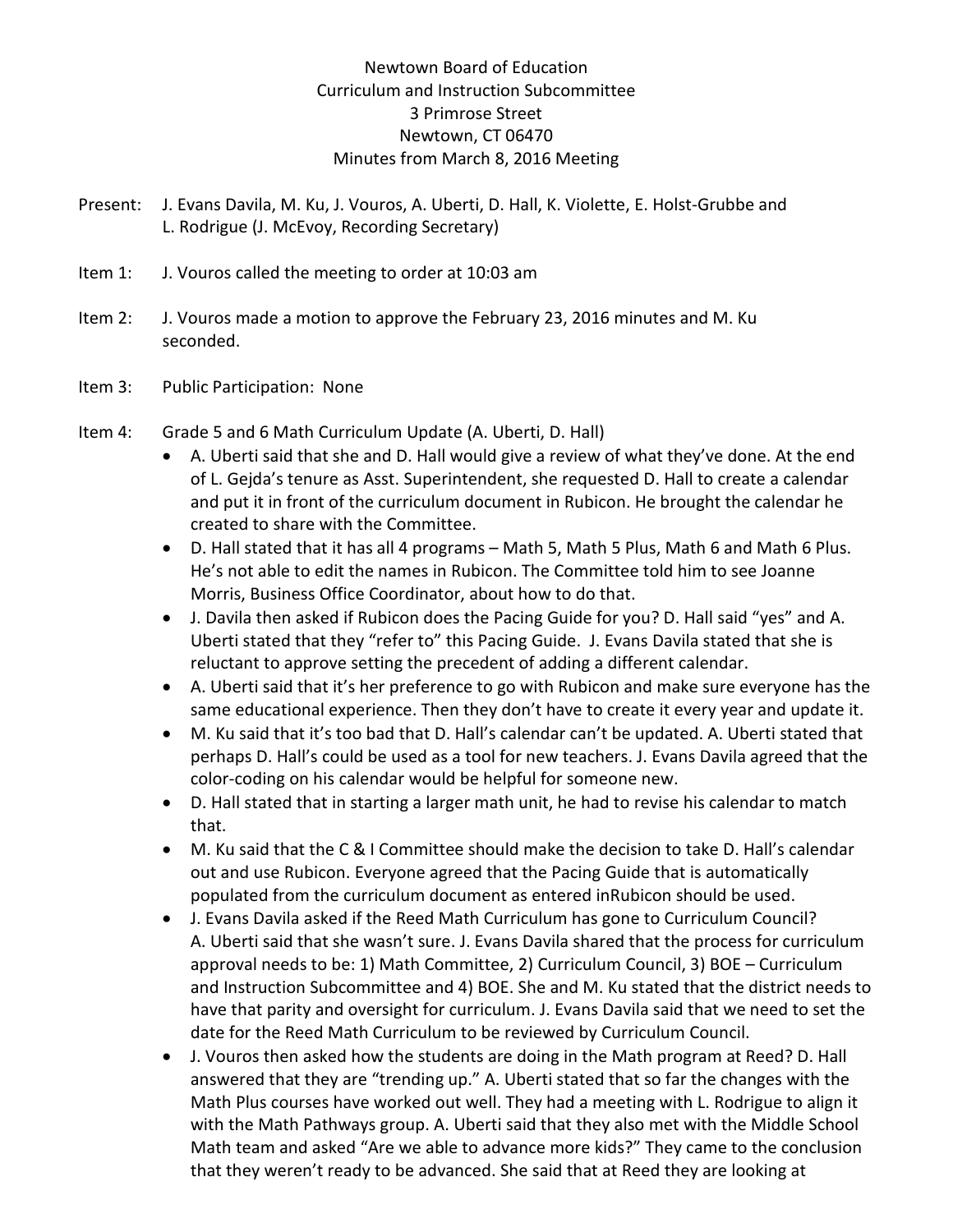students with a new lens and asking the question, "How do we create more opportunities for kids to advance in Math?" They put this out on the table with Math coordinators from Newtown MS and asked, "Can we do something on our end?" The Reed Math Team is doing "out of the box" thinking but remembering that their teachers are only certified through  $6<sup>th</sup>$  grade, and they have to be careful who is teaching the advanced curricula. Evelyn Nash has Math certification at the middle school grades level, and there are some students coming into Reed who will need acceleration. Therefore, they probably will have a program with E. Nash.

- J. Vouros commended A. Uberti and D. Hall and stated that this was "excellent news"! A. Uberti stated that it would be good to meet with the MS Math Team every year. She said it was great to actually look at their students (now in Middle School) and see how they were doing. J. Vorous stated that this is very good because it's all about "What's best for kids".
- J. Vouros asked who is in Math at the MS now that J. Cavallero is gone. D. Hall answered that her position has been split between B. Hart and M. Hallak, and they are also meeting with the HS Math group.
- J. Vouros asked if D. Hall and A. Uberti were finding that parents' level of concern about the Math program has lessened at all? D. Hall answered that there are always going to be outliers, but the volume definitely has diminished with only a few having needed to meet with Principal A. Uberti.
- A. Uberti said that a Curriculum and Instruction Subcomittee recommendation that has worked extremely well is that they notified every parent by the end of the school year whether their child would be in Standard Math 5 or Math 5 Plus.
- M. Ku asked if it raised concern more?
- A. Uberti answered that it did not and those who did have concerns were referred to D. Hall for a more detailed explanation. A. Uberti said that she is looking to create an appeals process for next year where the parent could appeal the placement in June. This idea was commended by J. Vouros as a proactive measure. A. Uberti said that parents received a letter from her and D. Hall, and they hosted an information night, where they "put it all out there." A. Uberti stated that this has definitely helped a great deal to lower parental anxiety/concern about the Math program at Reed.
- J. Evans Davila set the following dates for the Reed Math Curriculum program approval process: 1) April 19, 2016 – Curriculum Council – 4:00 pm – 5:30 pm. J. Evans Davila advised A. Uberti to explain the difference between the standard Math 5 and Math 6 curricula and the advanced Math 5 Plus and Math 6 Plus curricula at that meeting, 2) April 26 – C & I Subcommittee – 10:15 am, 3) May 3 – BOE  $1<sup>st</sup>$  read of curricula, but A. Uberti and D. Hall's presence will not be required, and 4) May  $17 - BOE$   $2<sup>nd</sup>$  read of curricula-7:30 pm.—A. Uberti and D. Hall are asked to hold the May 17 date on their calendars, as their presence could be requested by the BOE.
- D. Hall asked if the Curriculum Council has a set of guiding questions, and J. Evans Davila answered that they follow the Concept-based curriculum model and the template from Rubicon as partial criteria in curriculum approval. There are other criteria, such as rigor and vertical articulation.
- J. Vouros told A. Uberti and D. Hall that it is so encouraging to hear all about the transition planning with the Middle School and High School.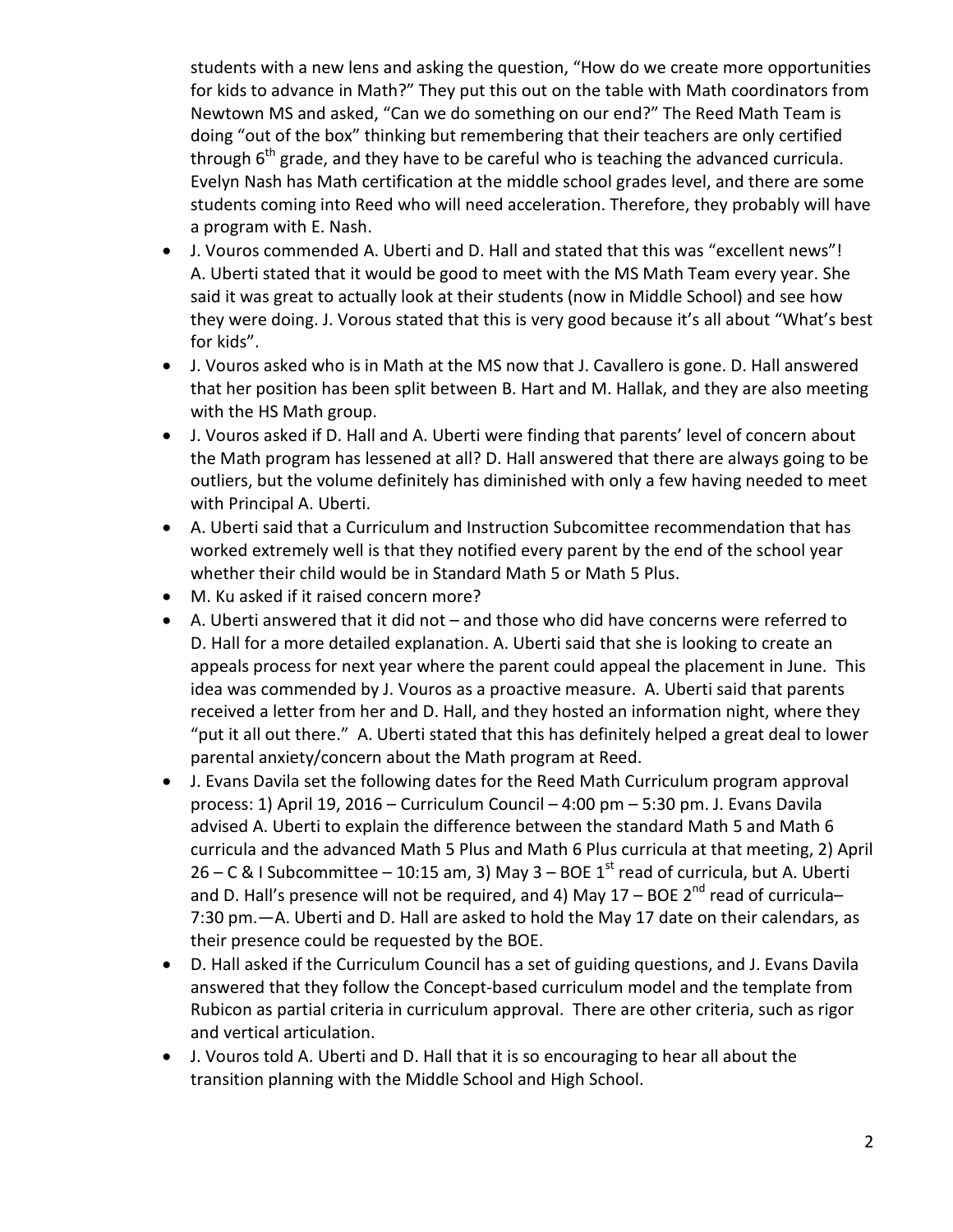- Item #5 Pilot Course Proposal "AP Computer Science Principles" (L. Rodrigue, K. Violette, E. Holst-Grubbe
	- E. Holst-Grubbe complimented K. Violette on her work on the proposal and commented that it has vision and will work hand-in-hand with other courses at the High School.
	- K. Violette told the Committee that this is a new course designed by College Board. It has been piloted by College Board elsewhere, but this is the first time the opportunity to offer this course has been available to all high schools. For NHS, it will be available to sophomores, juniors and seniors. J. Vouros asked, "Why not Freshmen?" K. Violette answered that she is not certain of the curriculum maturity level for this course. J. Evans Davila questioned whether she was thinking in terms of content or maturity level in general. K. Violette explained that she felt the transition from  $8^{th}$  to  $9^{th}$ grade was challenging enough, and L. Rodrigue agreed. K. Violette said that she would certainly be willing to consider Freshman taking the course on an individual basis in the future.
	- K. Violette explained that currently the computer courses are about programming. This AP Computer Science Principles course talks about the foundations of Computer Science and teaches key concepts our students aren't getting in other course curricula.
	- J. Vouros asked if students were signing up for next Fall. E. Holst-Grubbe answered that guidance counselors are telling students about it, but they are waiting for Board approval. K. Violette said that she has 3 females who are waiting to sign up. L. Rodrigue stated that once the course is approved, it will be marketed heavily. J. Evans Davila said that it can't be called official until the outcome of the April 5<sup>th</sup> BOE vote.
	- J. Vouros asked how many classes of this can be offered. K Violette said that, as a department, they will react accordingly. She will be teaching the course.
	- M. Ku said that she felt the BOE would ask the question, "If we're adding, what are we taking away (due to declining enrollment)?" L. Rodrigue and K. Violette stressed that the Business and Tech Teachers have taught a variety of courses and can overlap. They are very flexible and can adapt to the changes. Not as hard as if it were, for example, a Science or World Language course.
	- M. Ku asked if she felt prerequisites would be needed? K. Violette answered no, and said that the big piece that is needed is for students to understand what they're getting into. They will not just be computer clicking but that there will be writing, problem-solving etc. This is where maturity plays into the selection of an AP course.
	- J. Evans Davila said that it needs to be stressed to the BOE that this is a once in a lifetime opportunity for K. Violette to get free training by the College Board to teach this course. Training will only be free if this course is offered by NHS in the Fall of 2016.
	- K. Violette told the Committee that she is awaiting acceptance into the training and the deadline to hear is March  $15<sup>th</sup>$ . She said that this started as a National Science Foundation grant 3 years ago and she has been a part of it, as she works part-time for MIT. J. Evans Davila commended K. Violette for her achievements and stressed that it is important for the BOE to hear all about her professional expertise and background.
	- J. Evans Davila asked E. Holst-Grubbe and L. Rodrigue, "What is happening with BEAT"? E. Holst-Grubbe said that the classes are all elevating and becoming so professional. L. Rodrigue stated that she looked at K. Violette's proposal for this AP Computer Science Principles Course and said, "Phenomenal!" J. Vouros added that it brings another level of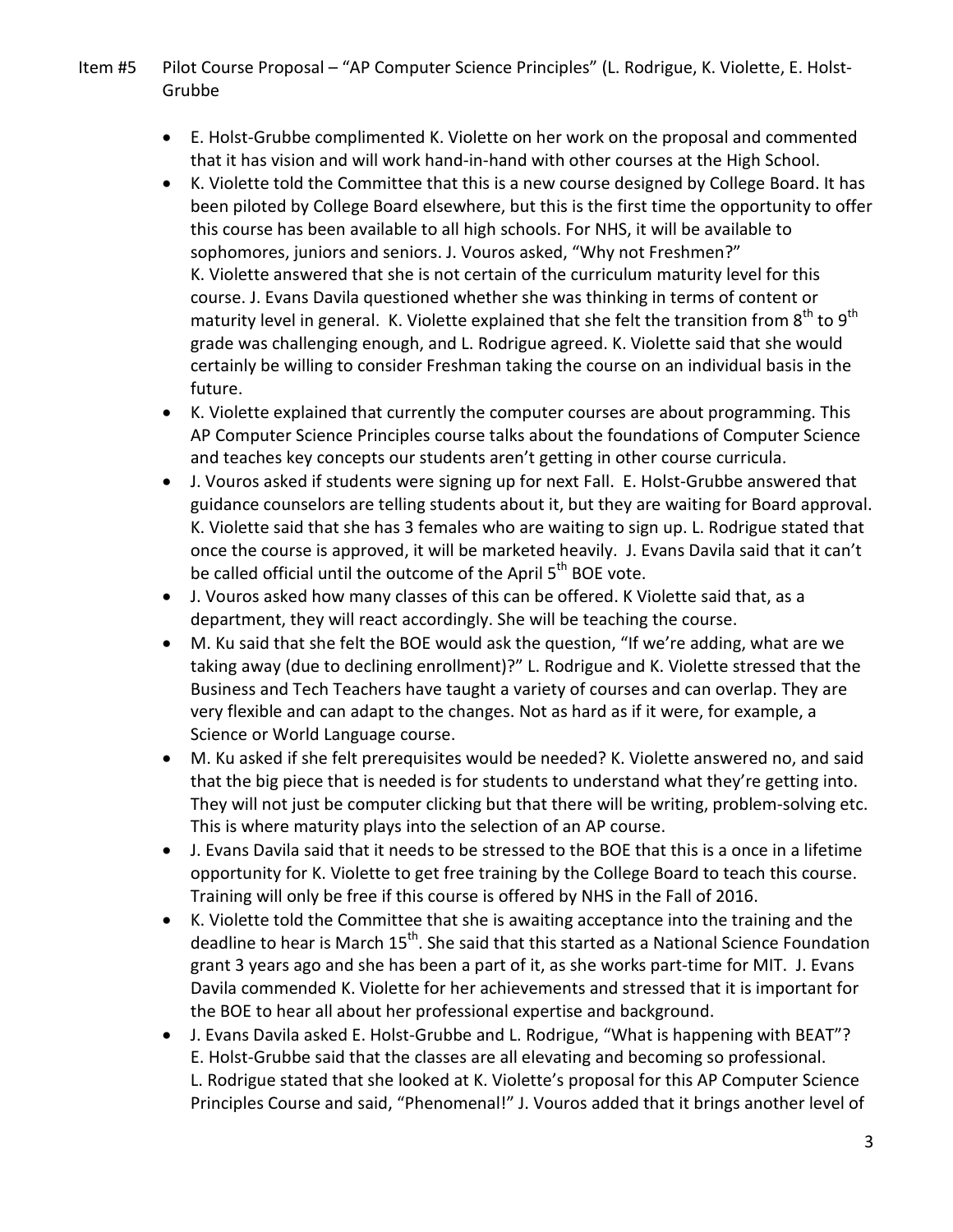professional sophistication for those students, and that's wonderful. J. Evans Davila stated that the last two proposals certainly speak to that, as they are exemplary.

- J. Evans Davila then asked L. Rodrigue if she sees this course as one for the Freshman Academy? L. Rodrigue said that they haven't really talked about this as an elective, but it could be an excellent fit. The Freshmen have to write a mini-essay to get in to the Academy. J. Vouros said that students interested in the Freshmen Academy should be taken to K. Violette's room when she is teaching this course, as one never knows what could motivate their interest and excitement. L. Rodrigue said that it is too late this year to think about this course as a possible elective for Freshman Academy, but it could be a good fit as an elective for the next year.
- J. Evans Davila asked L. Rodrigue if the Committee could get an update on the Freshman Academy at some point soon. L. Rodrigue said that it is an ongoing process and that she could give an update in May 2016. J. Evans Davila will set this up with her. The Freshman Academy is called STEM. The STEM logo was designed by Dave DeFeo and it stands for Advanced Partnerships with Science, Technology, Engineering and Math. J. Evans Davila asked if there will be an Arts and Humanities strand. L. Rodrigue said "No, there would not at this time." J. Evans Davila stated that she is interested in continuing looking to expand advanced opportunities in the arts and humanities domain.
- M. Ku asked if the proposed AP Computer Science Principles course would appeal to students who are motivated in computer programming. K. Violette answered that the material is appealing to everyone. It broadens the appeal because it includes writing and projects, as well as hands on computer use. She also stressed how good the course is for the students' future as there are so many computer jobs available. J. Vouros stated that this should be emphasized to the BOE as well.
- K. Violette asked the Committee for their recommendation on how to present to the BOE. J. Vouros told her to market herself as well as she has to the Committee. J. Evans Davila agreed and said that a lack of knowledge can lead to misperceptions. E. Holst-Grubbe stated that he would be there as well and would speak to her accomplishments. L. Rodrigue told the Committee that K. Violette has been a standout at NHS for a long time and back in 2000 when the Blue Ribbon Committee was reviewing NHS they said, "Do not lose that girl!" She feels K. Violette is continually growing and elevating her status at NHS and that the AP Computer Principles Course would be a wonderful addition to the High School curriculum.

## Item #6 Sleep Study and School Start Times

- Thoughts from last C & I Meeting: If we split to 4 tiers with NHS, NMS, RIS and elementary schools on each tier, what would be the cost? Could NMS and RIS be combined? All Star could propose times for all other routes if we were to start NHS 30-45 minutes later.
- M. Ku asked that we also add "What would be the cost if we went to 2 tiers?"
- L. Rodrigue stated that she feels 8:00 am 2:30 pm time is best for NHS. She also mentioned a survey that was done and NHS students were asked, "If you could rearrange your school for the future, what would you do?" Starting school later was the biggest response! M. Ku stated that she posted something on her own BOE Facebook page about sleep, and it got more responses than any other topic has ever gotten. J. Vouros asked if all this has been relayed to Dr. Erardi? L. Rodrigue said, "Yes", and added, "You'd be surprised what 45 minutes later can do for kids." She asked where we were time-wise in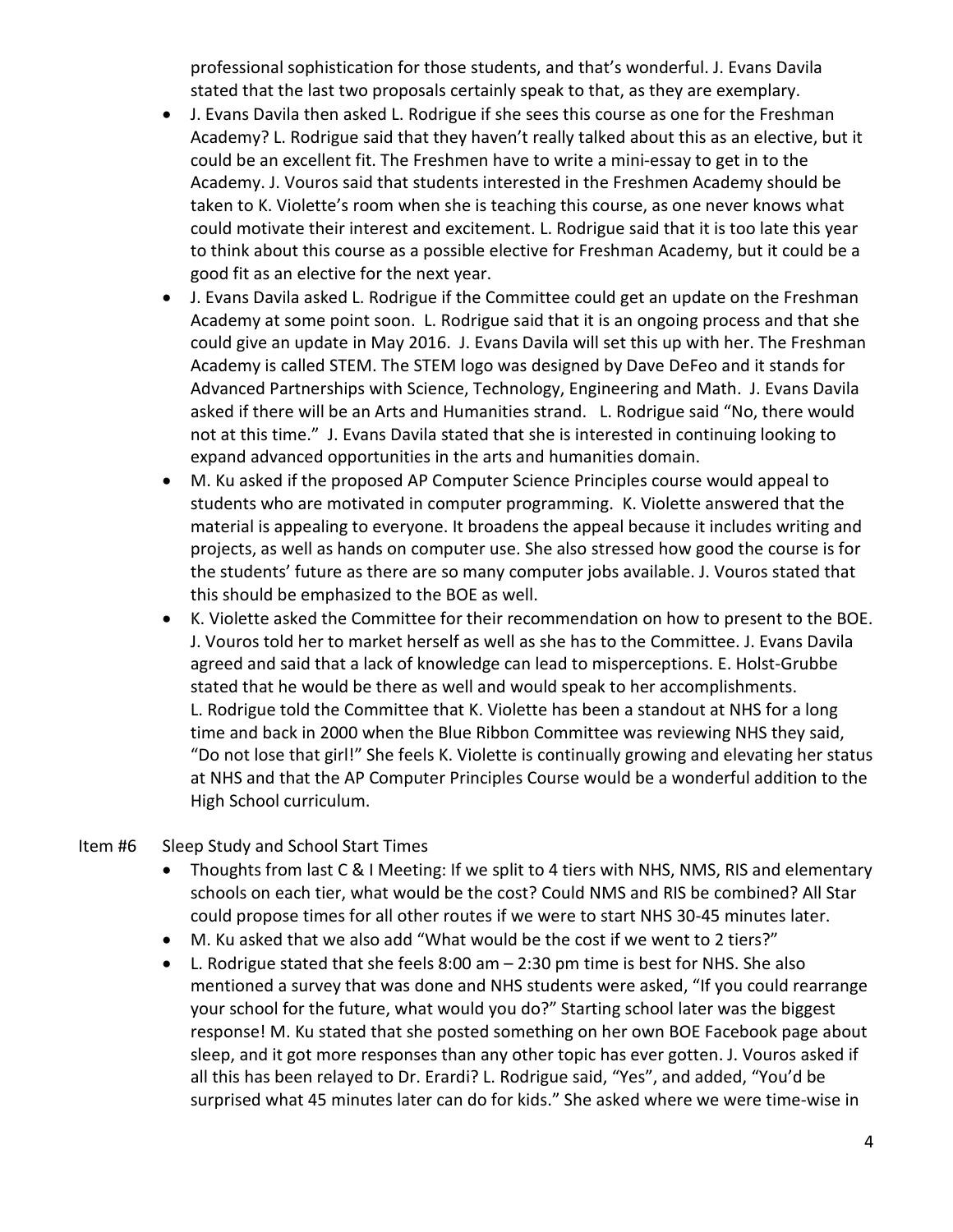possibly implementing this? M. Ku stated that there isn't a time frame but that next year is not the year to do it with the new Sandy Hook School opening in 2016-2017, but perhaps 2017-2018.

- J. Vouros asked L. Rodrigue if she would call the Wilton principal (as they instituted this later time change back in 2003) and talk "principal to principal"? L. Rodrigue said that she would.
- The Committee then asked D. Abbey, Interim HR Director for NPS, to speak to them about his experiences with later start times proposed for the High School as Superintendent of New Canaan.
- D. Abbey said that the League of Women Voters were the catalyst for interest in changing to later start times for the High School when he was Superintendent of New Canaan. He did a year-long study with them and there was research to back that, in terms of adolescent sleep times and development, a later start for High School students was beneficial. They surveyed students and parents, and there was a great deal of time and effort put into this.
- He stated that they ended up not doing it because, in the end, it was 1) too expensive because of busses, 2) There were concerns about athletes having to leave school early and therefore miss classes, and 3) Students in work study or vocational programs had to leave early and would miss school. Perhaps the most detrimental barrier to garnering widespread support was that adding another tier of busses was too expensive. When the BOE did vote against it, it was D. Abbey's recollection that there was no negative reaction to the decision. Westport also went through the same process and decided against it, as well.
- D. Abbey suggested that the BOE consider looking at two things at the same time: 1) Look at facilities, reorganization and declining enrollment…PLUS COST, and 2) What do teachers think about it? He stated that it is doable but there are issues and, in the end, he and New Canaan had expended a great deal of time and effort. Feels they should have looked at the cost first.
- D. Abbey had two suggestions of people to call to discuss. Can use his name with both contacts:

1) Roy Walder – Research Scientist who works in New Canaan. Extremely bright and solved complex problem for D. Abbey while Superintendent in New Canaan. 2) Wilton Transportation Coordinator.

Item #7 Public Participation – None.

## Item #8 Agenda recommendations for the **next meeting: Tuesday, March 22, 2016**

- Science Self-Study Committee (SSSC) with C. Canfield
- Invite L. Rodrigue back to talk about Wilton
- M. Ku would like to go through the highlights of the research she has on sleep
- M. Ku asked, "If we're doing Spanish in  $1<sup>st</sup>$  grade next year, do we need to look at curriculum? M. Kugligowski, a kindergarten teacher with dual language experience and certification at HOM is working on developing it.